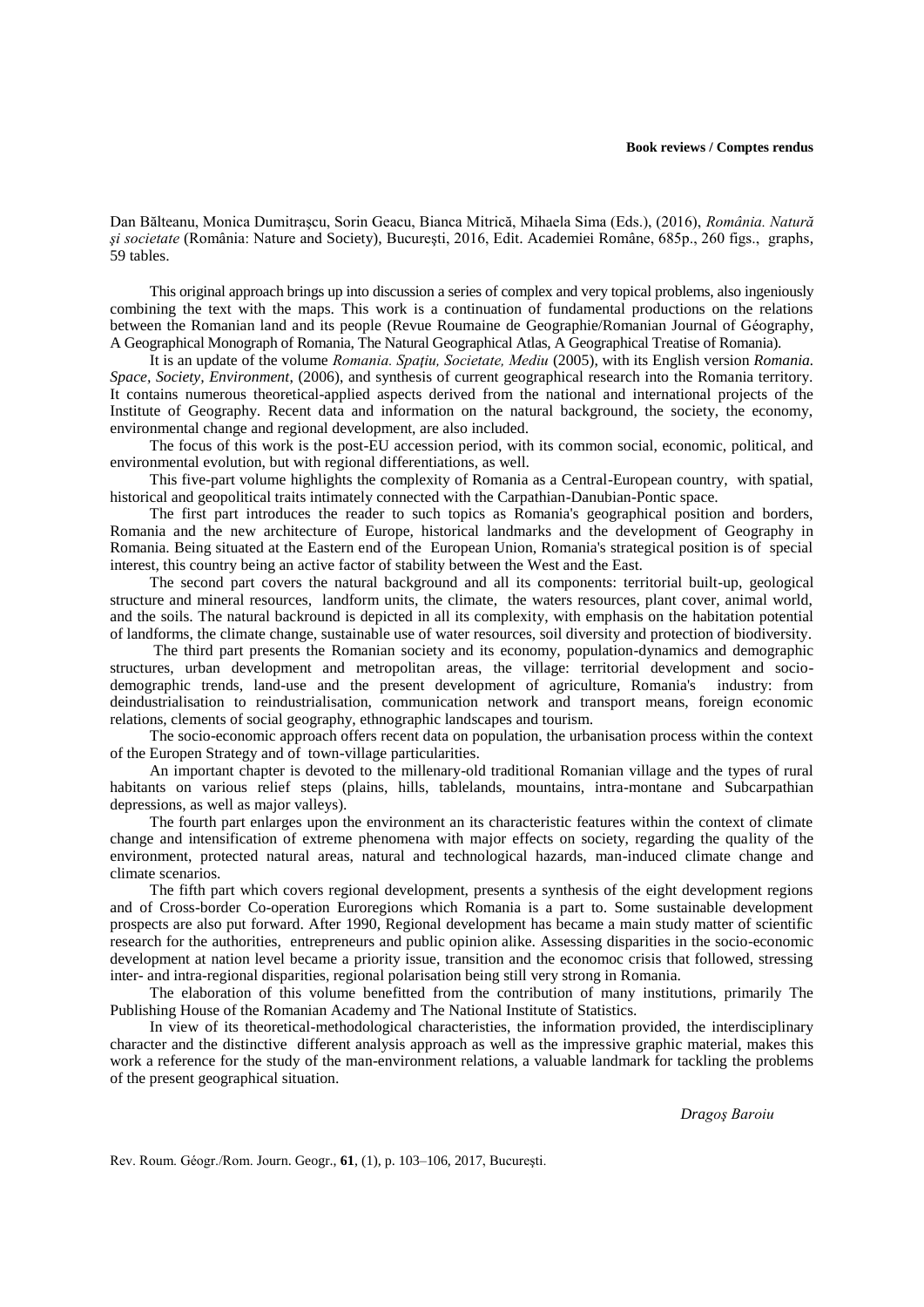Vasile Cucu, Ion Velcea (coord.) (2013), *Satul şi oraşul în strategiile de dezvoltare regională* (The village and town in regional development policies and strategies), Edit. Universității "Lucian Blaga", Sibiu, 474 pages.

The present volume includes the works of the 16<sup>th</sup> National Colloquium of Geography of Population and Human Settlements, held in Bucharest and Sinaia during  $6<sup>th</sup>-8<sup>th</sup>$  June 2012 through 35 scientific papers, structured into 5 themes covering several topics of the regional development strategies.

The first part, *Socioeconomic implications on the population and human settlements*, includes various aspects related to socioeconomic components such as: migration, social and economic inequality, poverty, urbanization, tourism in the rural area. Special attention is paid to the regional development with a focus on the issues of village and town population (V. Cucu), but also to the interdisciplinary analysis focused on some aspects concerning demographic, morphostructural, functional and regional typology of rural settlements.

In order to evaluate the interdisciplinary proposals concerning environmental protection and risks, socioeconomic vulnerability, scientific services for the decision-making process and integrated systems of data for research applications, the section was centered on particular case-studies concerning environmental pollution, related with population aging, poverty, unemployment, deindustrialization, lower living standards, rural-urban migration. Part of the analyses were realized in view of the specific methodologies using GIS (Geographical Information Systems) applications for mapping and spatial modeling.

The last section of the volume follows on the same line of regional development with highlight on tourism in the rural area and geopolitical implications, identifying tourist areas hierarchy approaches related to global sustainable development. This chapter deal with the complex analysis of the tourism potential of rural areas in Romania in accordance with some aspects: villages tourist attractions, policy structure for rural development, specific activities of certain components, diversification of the touristic services, improvement regarding the natural touristic resources, involvement in a main tourist activity (Ielenicz, M., Simoni, S.).

The importance of this volume is twofold: scientific and practical, with a strong interdisciplinary character and reflect the current orientation in human geography using a modern methodology of spatial analysis regarding regional development in line with international research.

## *Laura Lepădatu*

Elena Teodoreanu, Ovidiu Gaceu (2013), *Turismul balneo-climatic în România* (Spa-and-health tourism in Romania), Ed. Univ. din Oradea, 228 p., 10 chaps., 58 figs., 15 tables, 165 refs.

Spa-and-health, basically therapeutic tourism, is a new interdisciplinary research field which associates climatic and spa conditions, particularly wide-ranging in Romania, as an opportunity for spending one's leisure time as agreeably as possible and recover the physical availabilities of the human body.

Although practiced in this country since historical times, first with a view to spatial movement in a variety of ways, and later as a means to recover one's physical capacity through a spa-and-health climatic cure, yet this activity did not go by this name. Spa-and-health tourism is a new applied research trend developed in the late 20<sup>th</sup> century, then a mass-practice, and in the early decades of the 21<sup>st</sup> century, when several other types of tourism business, cultural, history-related, hunting, sporting, etc.) fell into this sphere of interest.

As a new research direction, spa-and-health tourism benefits from a wide variety of natural cure factors (natural or anthropic salt-or-fresh-water lakes, mineral springs, therapeutic muds, mineral waters, aerosols, UV rays, and a moderate climate, natural, and very picturesque multicolour landscapes at different altitude steps), that contributed to making treatment and tourism in Romania a very attractive experience.

The genetic diversity of Romania's relief account for the wide and varied range of natural cure factors (systematically presented in this volume) and offer huge possibilities for using them in spa-and-health cure and tourism.

The present volume is authored by two highly professionally qualified people: Mrs. Elena Teodoreanu Ph.D., geographical background, balneoclimatology specialist at the Institute of Balneology, long-standing research practice, Assoc. Prof. at the Ecological University, and a young geographer Ovidiu Gaceu, Ph.D., Professor at the University of Oradea, a disciple of Mrs. Elena Teodoreanu, who has enlarged his scientific preoccupations to the spa-and-health area as well.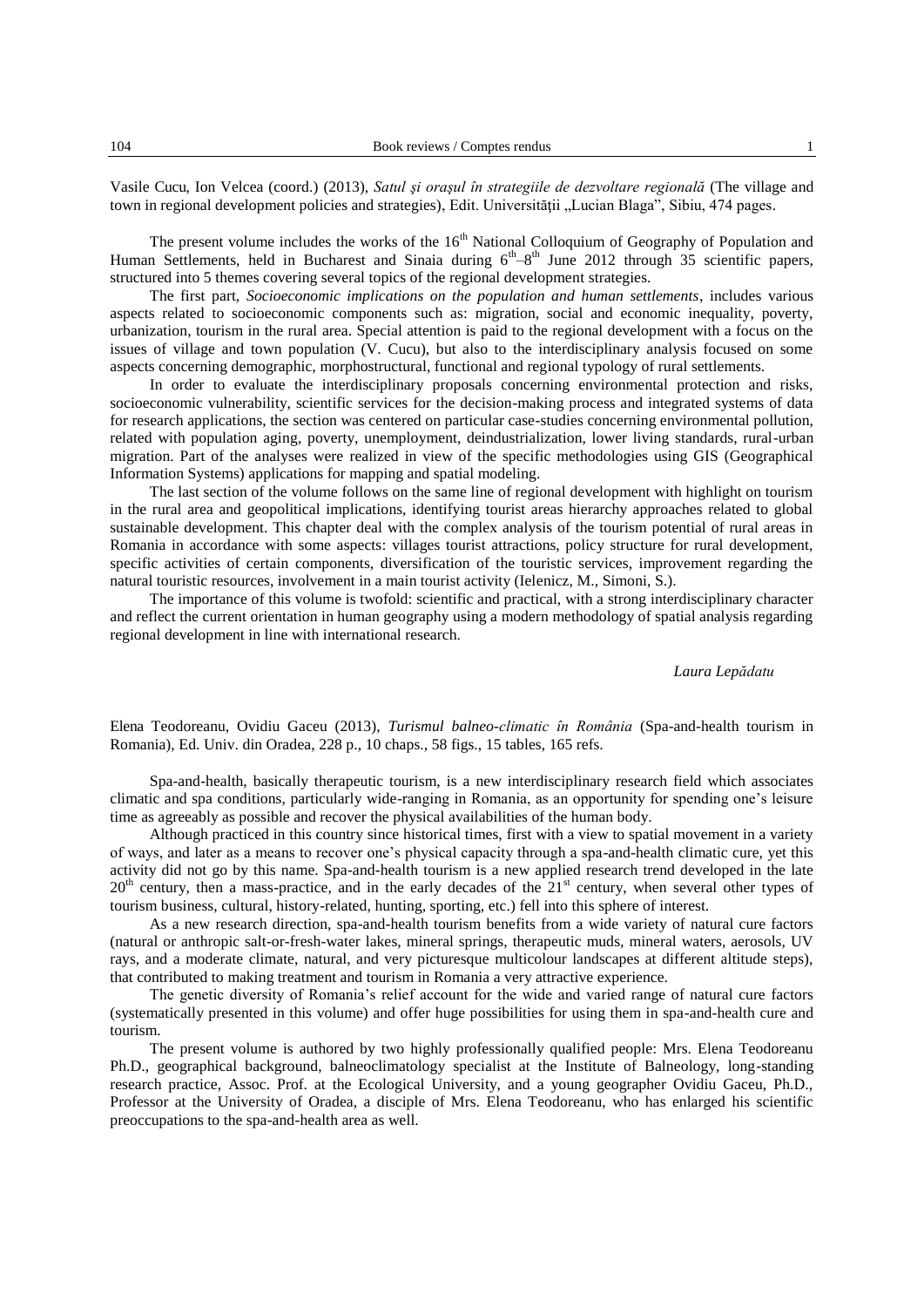This work is actually a small encyclopaedia of tourism-associated bioclimate, and a study-book for the formation of new generations choosing to work in this domain. The wealth of scientific information on the *climate*, a basic natural factor for spa-related tourism (and all the climatic elements involved in both treatment and tourism), *aeroionisation* (a physical-therapeutic factor influencing man's health condition) and the *bioclimates* of Romania, never ever presented before as specific bioclimatic indices in connection with landform particularities, as well as some spa therapeutical procedures, e.g. *aerotherapy*, *heliotherapy*, *salt-mine therapy*, etc., *spa waters* (*mineral springs, salt lakes, muds, gases, marine waters* used in *hydrotherapy*, *talasotherapy* and *psammotherapy*. All these aspects are brought to the reader's attention by Mrs. Teodoreanu's rich experience in this research field.

The final part of this volume presents the spa-and-health resorts of Romania by steps of relief and their specific natural cure factors, which is a particularly useful guide for the specialist medical staff, as well as for everyone interested in choosing the desired resort.

The present work is the fruit of an assiduous activity of applied research, the first of its kind in the Romanian specialist geographical literature, as underscored by the appended bibliography. The message covered is to fully evaluate the country's spa-and-health potential, to present a model of approaching it by the specialist geographical literature and, last but not least, to meet some of the specific teaching demands of higher education, especially of tourism geography, of M.A. and Ph.D. candidates and initiation in scientific research.

A well-conceived work, with logical demonstrations, conclusions and an exceptional graphical illustration will undoubtedly arouse the reader's interest, and our well-deserved appreciation.

## *Octavia Bogdan*

## Lucian Badea, *Dicţionarul unităţilor de relief din România* (Le Dictionnaire des unités de relief de la Roumanie), Editions de l'Université de Craiova, 2014, 181 p.

Après 60 ans dédiés à la recherche du relief de la Roumanie dans l'Institut de Géographie de l'Académie Roumaine, période dans laquelle il a collaboré ou a coordinnée maints travaux de valeur de la géographie roumaine, le dr. Lucian Badea accomplit le projet d'âme de l'ancienne équipe de géomorphologues de l'Institut, conduite par lui, à savoir *Les unités de relief de la Roumanie*.

Comme part et but final de le projet de recherche, le dictionnaire se propose, selon le témoignage de l'auteur dans son avant-propos, la découpage du relief de la Roumanie, si varié et complexe, dans la support des particularités morphométriques et morphographiques, de la constitution, de l'évolution et de la dynamique actuelle, y compris des possibilités de valorisation, sous-divisions identifiables par les dénominations recommandées.

Ce volume se présente comme une finalisation des huit volumes antérieurs donc est considèré comme le neuvième de ce sériel de présentation unitaire de toutes les unités et sous-unités du relief de la Roumanie, dans les volumes parus entre 2001 et 2014. Il est, en quelque sorte, par les noms, des vrais noms-clés, un sommaire de tous les volumes parus.

Le volume offre, d'une manière succinte, en ordre alphabétique, selon un schéma unitaire, qui indique l'individualité topographique, physiographique et socio-humaine de tantes les unités et sous-unités du relief complexe de la Roumanie. Il s'agit de 1.280 entrées pour des noms de sous-unités jusqu'un cinquième ordre. Ce schéma unitaire suivi avec rigueur assure une facile comparaison de toutes des sous-divisions.

La parution de ce volume a été devancée par l'inclusion de toutes ces dénominations dans le sommaire du *Dictionnaire géographique de la Roumanie* (2 volumes, 2008–2009, environ 1400 pages, avec plus de 40.000 termes), redigées selon les recommandations des conférences des Nations-Unies pour la nominalisation des noms géographiques.

La nécessité de compter sur une forme unitaire des noms géographiques de toutes les unités et sous-unités de relief a été ressentie non seulement dans la littérature géographique roumaine. Répondant à cette exigence, l'auteur, Lucian Badea, a essayé d'illustrer de manière cartographique ce thème, avec le professeur Grigore Posea, en 1994, sous la forme d'une carte murale, à l'échelle 1:400.000e.

Dans le volume que nous commentons, l'auteur utilise de suite la forme génitivale des noms, parfaitement légitime dans les textes, mais moins acceptée par les cartographes, obligés d'inscrire dans un espace limité, une